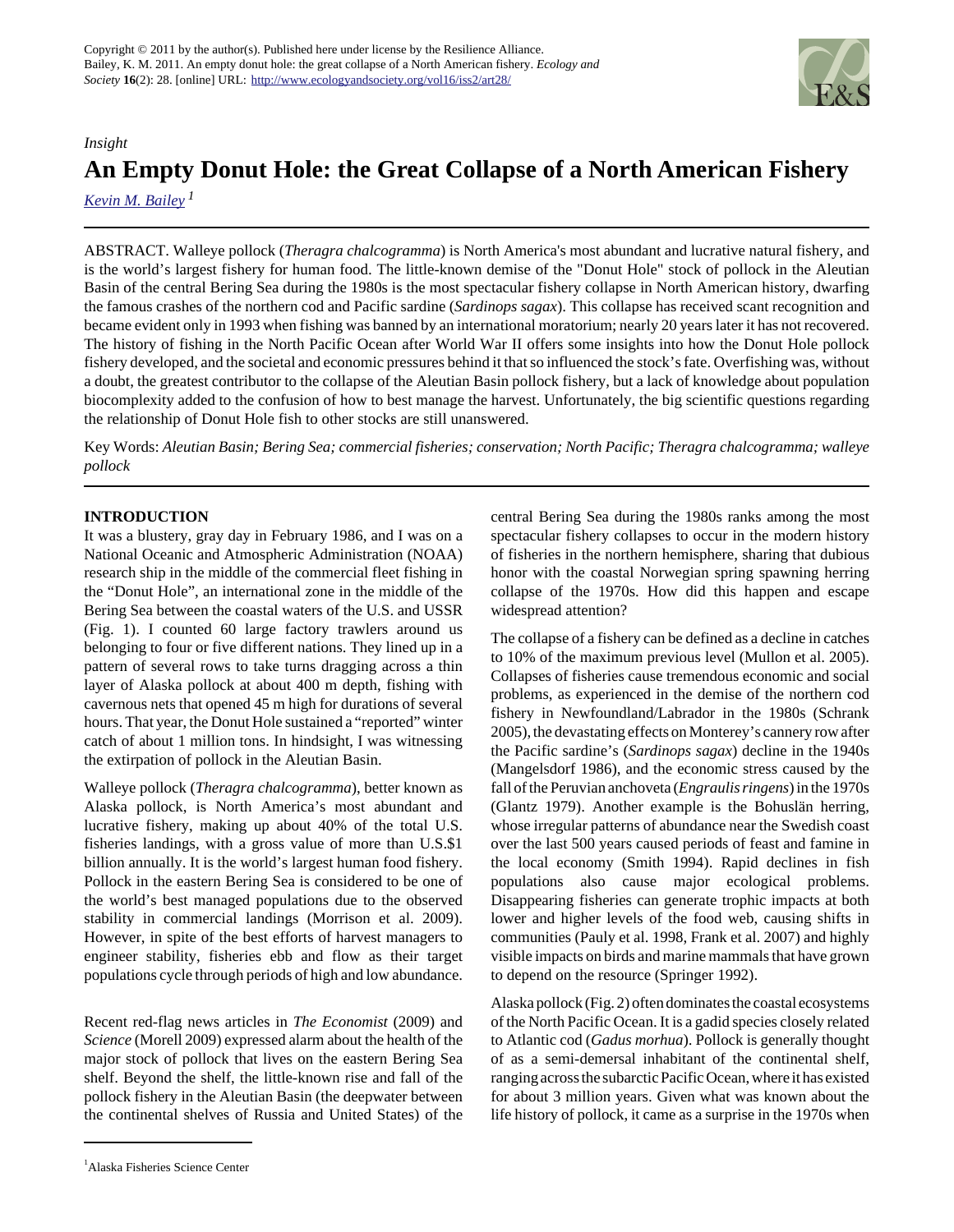

**Fig. 1**. The "Donut Hole" in the Aleutian Basin of the central Bering Sea.

a large population was found in the very deep water over the Aleutian Basin, and a fishery for pollock quickly developed. Most of the Aleutian Basin fishing occurred in the Donut Hole, where pollock were caught in the 1980s exclusively by non-U.S. fisheries, mainly those of Japan and the (former) USSR, but also China, Poland, South Korea, and others. The Donut Hole is the equivalent of the "Smutthullet" in the Barents Sea in the international waters between Norway and Russia, and the "Peanut hole" in the Sea of Okhotsk, which are also areas of fisheries strife. Pollock in the Donut Hole were believed to be part of a greater population in the Aleutian Basin, a "straddling" population that seasonally migrates across international boundaries.

It is difficult to assess how many fish once existed in the Aleutian Basin, but fisheries scientists have used population models to estimate that a peak of nearly 13 million tons of pollock age 5 and older were in the U.S. zone of the Aleutian Basin in 1983 (Ianelli et al. 2006). This was calculated from a model that included reported catches from the Donut Hole region and from the fishery in U.S. waters that occurred in the Aleutian Basin near Bogoslof Island<sup>[†]</sup>. The tonnage is equivalent to about 20 billion fish, or about three fish for every person on Earth.

The highest officially reported catch in the Aleutian Basin, including U.S. and international Donut Hole waters but excluding Russian territorial waters, was 1.7 million tons in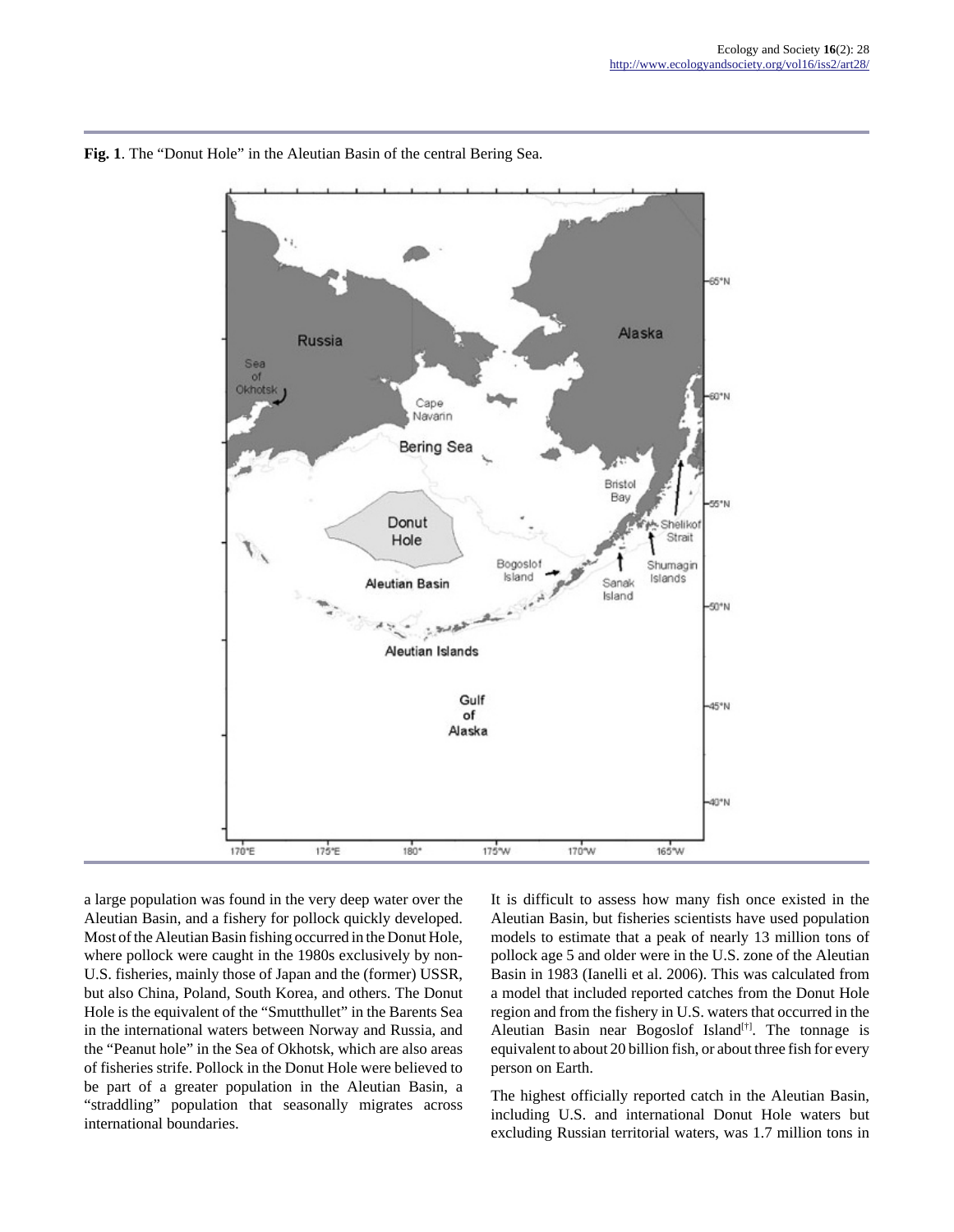

**Fig. 2**. The walleye or Alaska pollock (*Theragra chalcogramma*).

1987 (Fig. 3). By far the greatest harvest area was the Donut Hole. The catch plunged to 10 thousand tons in 1992. The estimated biomass declined in 1988 to less than 50% of the peak abundance (while catches were increasing), and to only 6% in 1992. By any definition, a collapse had occurred.

In 2007, the biomass estimate was at its nadir of 309 thousand tons, a decline of 98% from the maximum. In fact, in that year, during a test fishery conducted under the auspices of the Bering Treaty, a pair of Korean trawlers spent 2 weeks trawling for pollock in the Aleutian Basin, and caught just two pollock. Most fish in the catches were smooth lumpsuckers (*Aptocyclus ventricosus*) (CBS Treaty 2007). Now, after 20 years, the population still has not recovered. Bycatch of pollock in Japanese survey longline catches in the Aleutian Basin tend to support the scenario depicted above; there was a substantial but lower background level of abundance in the 1970s, which increased in the 1980s, collapsed in the 1990s, and now hovers around zero (CBS 2010).

The demise of the Aleutian Basin pollock population has received scant attention compared to declines of other fish stocks. A search through *Science Citation Index* reveals only six publications with the topics/titles of pollock and Aleutian Basin. Only one publication includes both the terms pollock and Donut Hole, and none document the collapse. By contrast, there are 266 publications with the topics of cod and Canada, and 212 publications with the topics of sardine and California. This despite the fact that the Aleutian Basin pollock collapse was more than three times larger than that of the next largest fishery collapse on record. Whereas the biomass of pollock in the Aleutian Basin went from nearly 13 million tons in 1983 to 309 thousand tons in 2007, Pacific sardine had a spawning biomass of about 4 million tons in 1935, which declined over a period of nearly 20 years to about 200 thousand tons. For the northern cod, which comprises a cluster of individual stocks off the coast of eastern Canada, the spawning biomass was 1.6 million tons in 1962 and declined to less than 10% of that value by 1992 (Smedbol and Wroblewski 2002).

#### **THE SETTING**

The local and global circumstances leading to development of fishing along the west coast of North America and the Bering Sea set the stage for the complex situation underlying the collapse of pollock in the Aleutian Basin. Prior to World War II (WWII), harvest management of groundfishes was largely nonexistent, and a "common pool" approach prevailed in which no one and everyone owned the resource (NOAA 2002). In the 1940s, the United States pursued an international policy, supported by the Departments of State and Defense, of "freedom of the seas and skies", following the failure of the Pacific sardines after WWII. Sardines were critical baitfish needed to support the important and powerful tuna fishing industry, and were used in the reduction fishery, which had become important to agriculture as fertilizer and poultry feed (McEvoy 1986).

After the sardine's demise, the baitfish fishery moved south to coastal Latin America, where numerous countries tried to exclude American vessels from their territorial waters (McEvoy 1986, Finley, *in press*). The post WWII U.S. policy of freedom of the seas for baitfish and tuna fisheries conflicted with subsequent efforts in the Pacific Northwest to exclude Japan from harvesting salmon and king crab in Bristol Bay. The two opposing views in fisheries policy represented the internationalists, who believed that all countries should have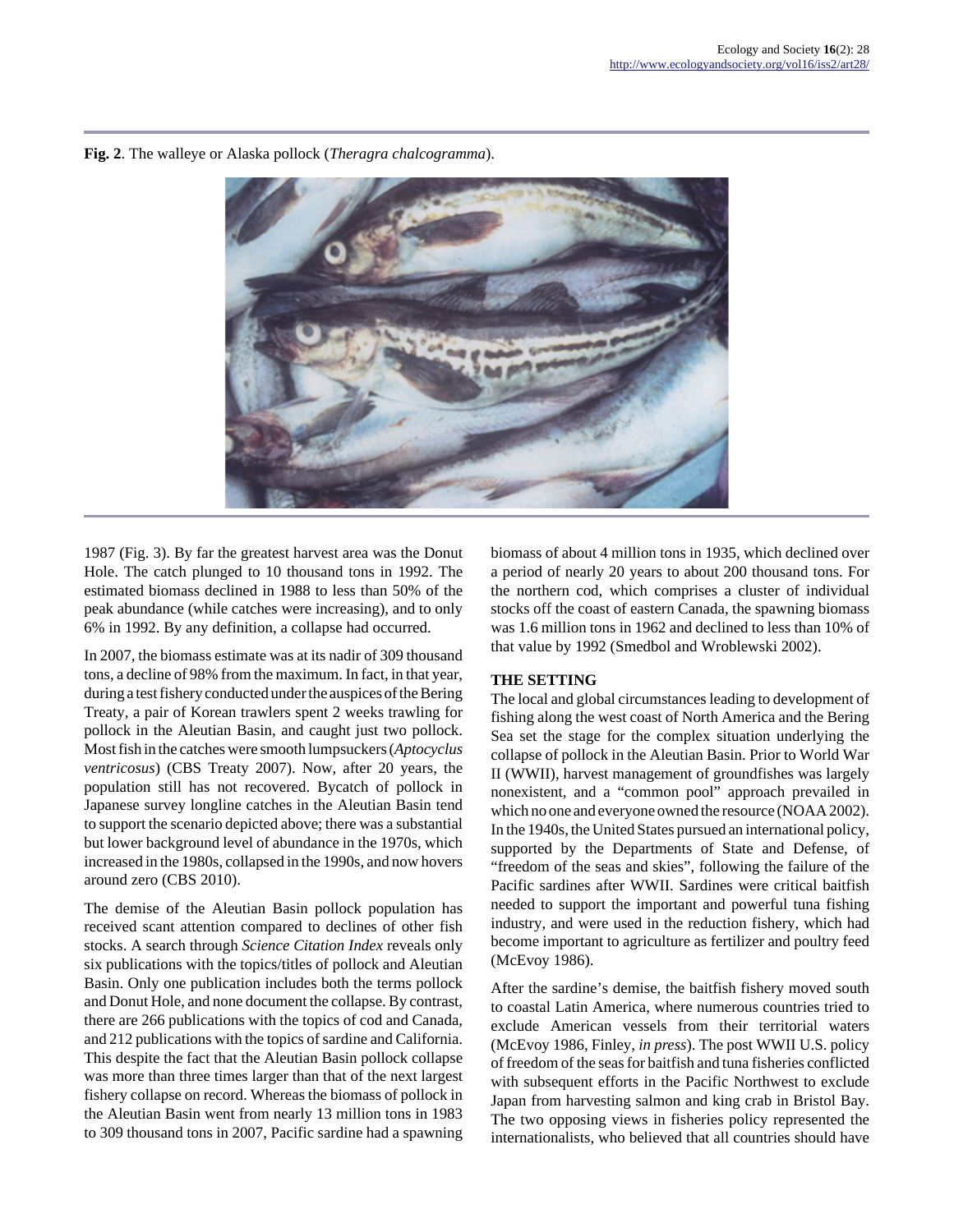**Fig. 3**. Comparison of reported harvests from the "Donut Hole" and Aleutian Basin to biomass levels of age 5 and older pollock in the Aleutian Basin‡. The solid curve in the top panel is the catch in the Donut Hole; the dotted line is the total reported catch in the Aleutian Basin. The gray vertical line marks the peak of harvests, showing that it occurred well after the decline of biomass in the Aleutian Basin (data from Ianelli et al. 2006).



free access to the world's resources, versus the protectionists, who believed in state control of coastal resources. Wilbert Chapman, who crafted the U.S. High Seas Fisheries Policy as Undersecretary Advisor to Secretary of State George Marshall (of the Marshall Plan) in 1948, believed "The policy goals were to reinforce the Truman Proclamation of 1945, to uphold the principle of the freedom of the seas, and to establish that fish stocks could be conserved without claiming expanded territorial limits" (Watt 1979, cited in Finley 2009). The implication was that fully exploited fisheries should be managed after the point of maximum sustainable yield was attained, while underexploited fisheries should be developed.

Fishing has always been important to the food supply of Japan. Between 1895 and 1941, as Japan expanded its empire, its fisheries spread across the North and South Pacific Oceans. In the early 1900s, Japan was fishing in the Okhotsk and western Bering Seas (Miles et al. 1982). In 1930, Japan initiated a fishery for king crab in the eastern Bering Sea, and in 1933 started a trawl fishery catching groundfish for meal and fish oil (Chitwood 1969). These activities established a historical presence of Japan in the Bering Sea, the importance of which is discussed later. Fishing activity was interrupted by WWII, and afterwards the Japanese fishing fleet was devastated as most of the larger ships were destroyed.

After the war, the Supreme Command of Allied Powers (SCAP) perceived the urgency of rebuilding the Japanese fishing industry to combat massive malnutrition in occupied Japan and to help Japan become self-sufficient. An added motive was to fend off social unrest resulting from food shortages and curb the potential spread of communism (Finley, *in press*). The huge ship building capacity of Japan, which had developed in preparation for war, was now, with U.S. support,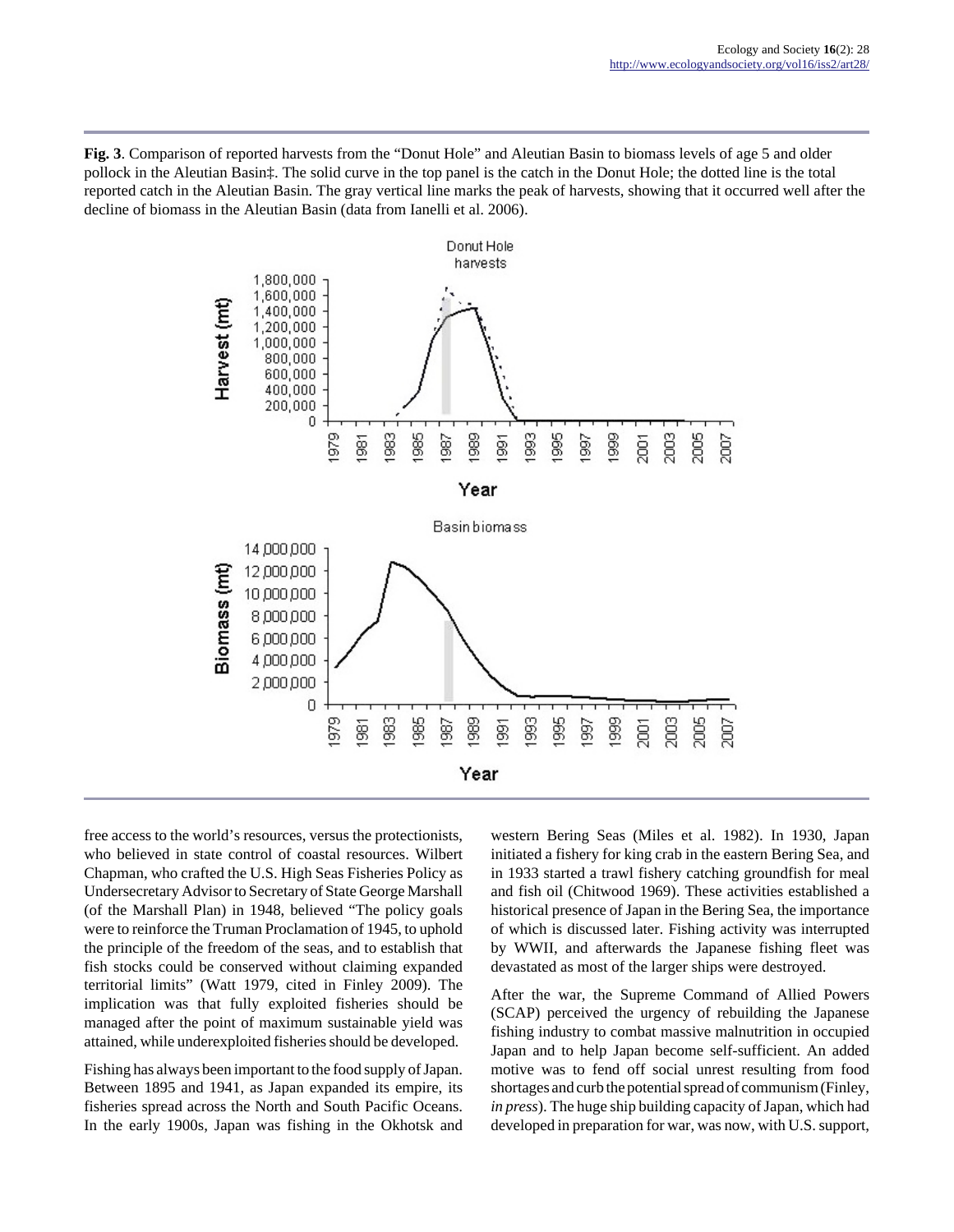

**Fig. 4**. U.S. observer Wayne Palsson sampling pollock aboard a foreign fishing vessel in the Bering Sea.

turned to rebuilding the fishing fleet (Chitwood 1969). By 1947, Japan's fleet was back to its pre-war capacity and growing at a rapid pace (Finley, *in press*). The right to fish in international waters, although limited in extent, had been implied by the Potsdam Declaration of 1945, which preserved Japan's right to fish in historical pre-war fishing grounds, including international waters off Alaska. In reality, the SCAP at first limited the extent of Japanese fishing to Japan's own coastal waters. But increasing pressure on local fisheries pushed the SCAP to open more distant water fisheries (Alverson 2008, Finley, *in press*). The Final Peace Treaty of WWII, signed in 1951, established Japan's right to re-enter the high seas fishery, and the International Convention for the High Sea Fisheries of the North Pacific signed in 1952 allowed Japan to fish in the Bering Sea. As a consequence, post-war fishing by Japan for yellowfin sole (*Limanda aspera*) began in the eastern Bering Sea in 1954.

As part of its own post-WWII rebuilding effort, the USSR created one of the world's largest fishing fleets (Finley, *in press*). In 1954, the giant factory trawler *Pushkin* was launched from a West German shipyard, and by 1970 there was a fleet of 400 Soviet distant water processing vessels (Hornnes 2006). In 1959, the USSR joined Japan in harvesting groundfish in the eastern Bering Sea, and that year the U.S. Coast Guard reported 100 Soviet vessels fishing the continental shelf off western Alaska (Alverson 2008). The Republic of Korea (South Korea) remodernized its fishing fleet after the Korean War and began fishing for pollock in the eastern Bering Sea in 1968 (Miles et al. 1982).

Another legacy of WWII was a tremendous leap forward in the technology of fishing. The development of Loran, radar, and echosounders assisted in safe navigation and position finding, and in locating fish. The development of strong and lightweight synthetic fibers allowed for larger nets; the old style of nets used cotton twine, which was weaker and more likely to tear, and soaked up water, which made the nets heavy. Improved propulsion made the ships faster and more powerful, and refrigeration allowed them to keep their catch from perishing and to develop distant water fishing. All of these factors paved the way for expansion and globalization of marine fisheries. In the two decades after WWII, global marine fish catches increased 300%. The other important development after the war was the substantial investment by governments into fishery capacity, led by Japan, the Soviets, Norway, and the U.S.

Japan's first catches of pollock in the eastern Bering Sea were logged in 1958, and a directed fishery began in 1964. An intensive Japanese fishery for pollock in the Fox Islands (just west of Unimak Pass) developed in 1966. In the same year, the U.S. extended jurisdiction to 12 miles from the contiguous coast but allowed foreign fishing from 9 miles. For the most part, groundfish in the Bering Sea was an undeveloped fishery that was a long way from historical U.S. fishing areas and did not threaten the interests of American fishers, who were more interested in salmon, crab, and halibut (Alverson 2008).

The expanding foreign fleets were operating under the long standing concept of "freedom of the seas", and everything outside the territorial limit was available on a first-come, firstserved basis (Alverson 2008). Managing high seas fisheries was difficult because it had been established in 1955 at the International Technical Conference on the Conservation of the Living Resources of the Sea, which was held in Rome, that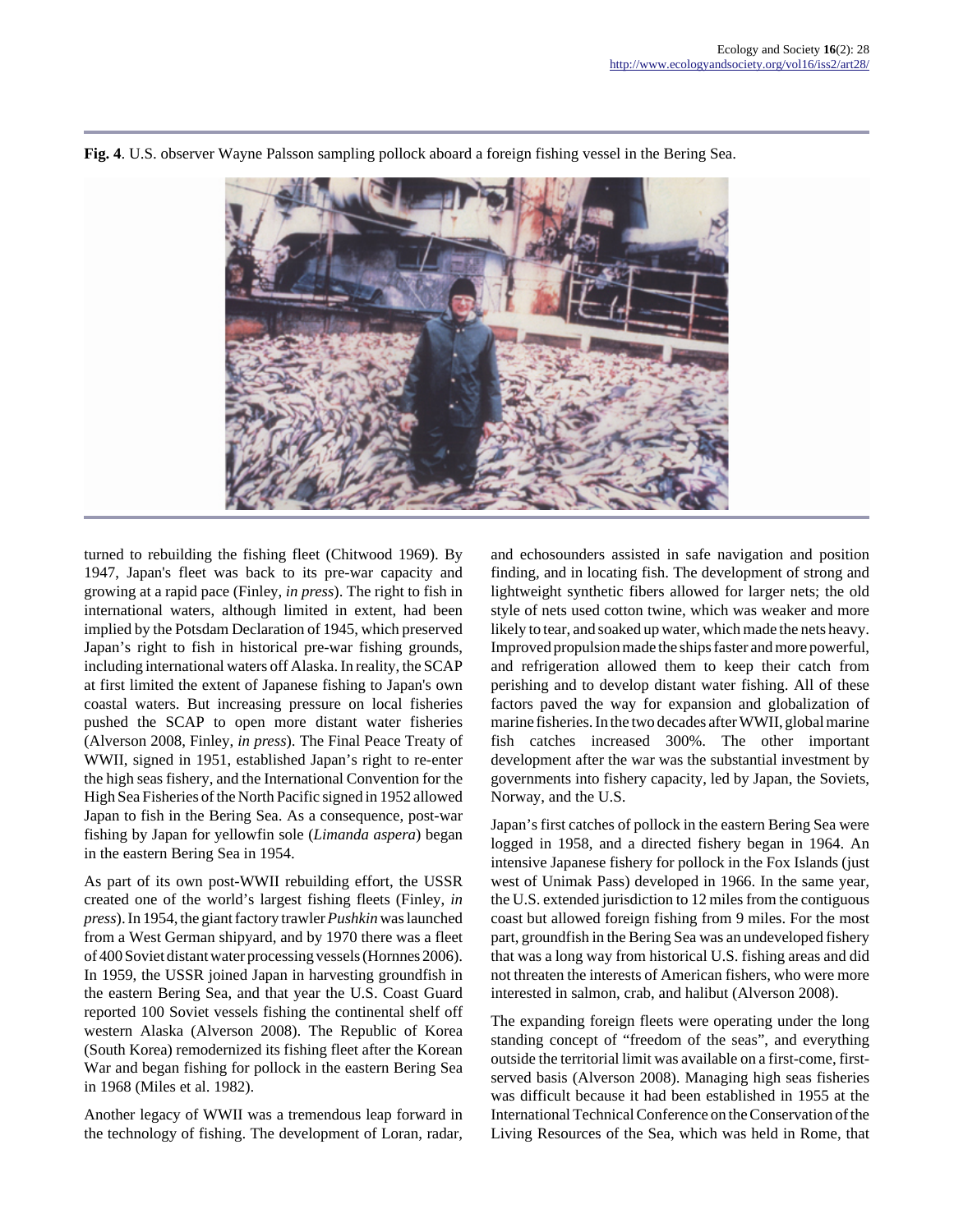foreign fisheries could be halted only after scientific studies proved that overfishing was occurring (Finley, *in press*). Prior to the *Fishery Conservation and Management Act* (FCMA) of 1976, foreign fisheries in the eastern Bering Sea were managed by bilateral agreements beginning in 1967. By 1973–74, catch quotas were placed on eastern Bering Sea pollock, but they were self-policing and self-reporting (NOAA 2002). These policies set the background for development of the Aleutian Basin fishery.

#### **A DEVELOPING FISHERY IN THE ALEUTIAN BASIN**

Japanese scientists reported finding large concentrations of pollock in the Aleutian Basin in the 1970s and spawning pollock in the Donut Hole in 1983 (Okada 1983). By then, the scientists were a step behind, as a major commercial fishery had already started. "Official" catch records indicate that the fishery in the Aleutian Basin began in 1984, but it is clear from U.S. observer records that significant fishing had been happening at least since 1981 (Fritz 1993; Fig. 4). The fishery operated largely in winter to catch pre-spawning females for their valuable roe. The remaining carcasses and male fish were processed into surimi, a type of fish paste that is reprocessed into sausage and other products, and fish meal.

The Donut Hole fishery did not really escalate until "Americanization" of harvests within the territorial waters of the U.S. occurred, pushing foreign fisheries into the international zone of the Aleutian Basin. In 1980, about 50% of the crab fishing industry was owned by emigrated Norwegians (Hornnes 2006). With marked declines in Bering Sea crab stocks in the early 1980s, a large portion of the Norwegian-American fleet was converted to groundfish trawlers, reinforcing a new "joint venture" fishery wherein U. S. ships caught fish and delivered them to at-sea foreign processors. U.S. fishers had first priority to the "total allowable catch" in the Fisheries Conservation Zone out to 200 miles as a result of the FCMA of 1976.

Norwegian investors financed a massive rebuilding of U.S. ships into trawlers, factory trawlers, and processors, with much of the work done in Norway and financed by Norwegian interests (Hornnes 2006). There was a huge amount of money at stake, as the typical cost of converting a ship was U.S.\$38 million (NOAA 2002). Norway's Christiana Bank alone had a loan portfolio in the Seattle-based fishery of U.S.\$435 million, and other Norwegian banks, such as Creditbank and Bergen Bank, also had large loan portfolios (Hornnes 2006).

There were also U.S. subsidies to rebuild and modernize the fleet (Weber 2001). The Japanese had a different strategy to secure access to the U.S. pollock resource: they invested in shoreside processing plants and in some processing vessels. In 1989, Japan controlled 85% of the interests in shoreside processing plants (D. Alverson, quoted in Helm 1989). Access to a limited resource led to a political battle between the inshore and offshore processors for rights to pollock harvest quotas, resulting in various allocation schemes. Flurries of protectionist bills were initiated, including the "*Antireflagging Act*" in 1988, various inshore/offshore processor allocation schemes, and eventually the *American Fisheries Act* of 1998.

With the foreign fleet gradually being squeezed out of U.S. territorial waters by the capacity of the U.S. fleet to catch all of the total allowable catch there, the Donut Hole fishery in international waters intensified. In 1985, the reported catches from the Donut Hole reached 360 thousand tons of fish. In 1988, the North Pacific Fishery Management Council called for a moratorium on fishing in the Donut Hole, but it never happened. Reported harvests in the Donut Hole nearly quadrupled to 1.5 million tons in 1989. Two years later, the bottom fell out—the harvest dropped to 293 thousand tons, and the fishery was nearly halted in 1992 with a take of 10 thousand tons. In 1993, a moratorium was finally put in place by international agreement just prior to the 1994 signing of *The Convention on the Conservation and Management of the Pollock Resources in the Central Bering Sea* (hereafter, the Central Bering Treaty).

About 400 km to the southeast of the Donut Hole, Bogoslof Island pokes up through the surface from the abyssal plain of 3000 m depth. Catch statistics for the Aleutian Basin include the fishery around Bogoslof Island, but the connection between the Donut Hole and Bogoslof, although accepted by many stock assessment scientists, lacks substantial and direct evidence at present.

The fishery on pollock around Bogoslof Island was even more short-lived than that in the Donut Hole, lasting only about 5 years. A new joint venture fishery in the Bogoslof region started in 1987 with a catch of 340 thousand tons. In 1989, the harvest was 39 thousand tons, and then in 1992 catches dropped to 241 tons and the fishery was suspended prior to signing of the Central Bering Treaty in 1994. The drop in harvest levels was mirrored by a drop in acoustic survey estimates of biomass from 2.4 million tons in 1988 to 110 thousand tons in 2007. However, the decline may be underestimated because the survey area shifted: since fish became much less abundant over the deep waters of the Aleutian Basin, the survey moved closer inshore than in the earlier years. Since then, catches have varied between 10 and 100 tons per year.

Pockets of small spawning groups have been observed in the area just to the north of the Aleutian Islands (e.g., near the islands of Four Mountains and Baranof Ridge). A small fishery developed along the Aleutian chain in 1979 at a level of about 10 thousand tons and grew to a peak of 50–100 thousand tons in the early 1990s. Then, in the late 1990s, harvests dropped to about 20 thousand tons, and in 1999 the harvests were severely restricted, ostensibly to protect endangered Steller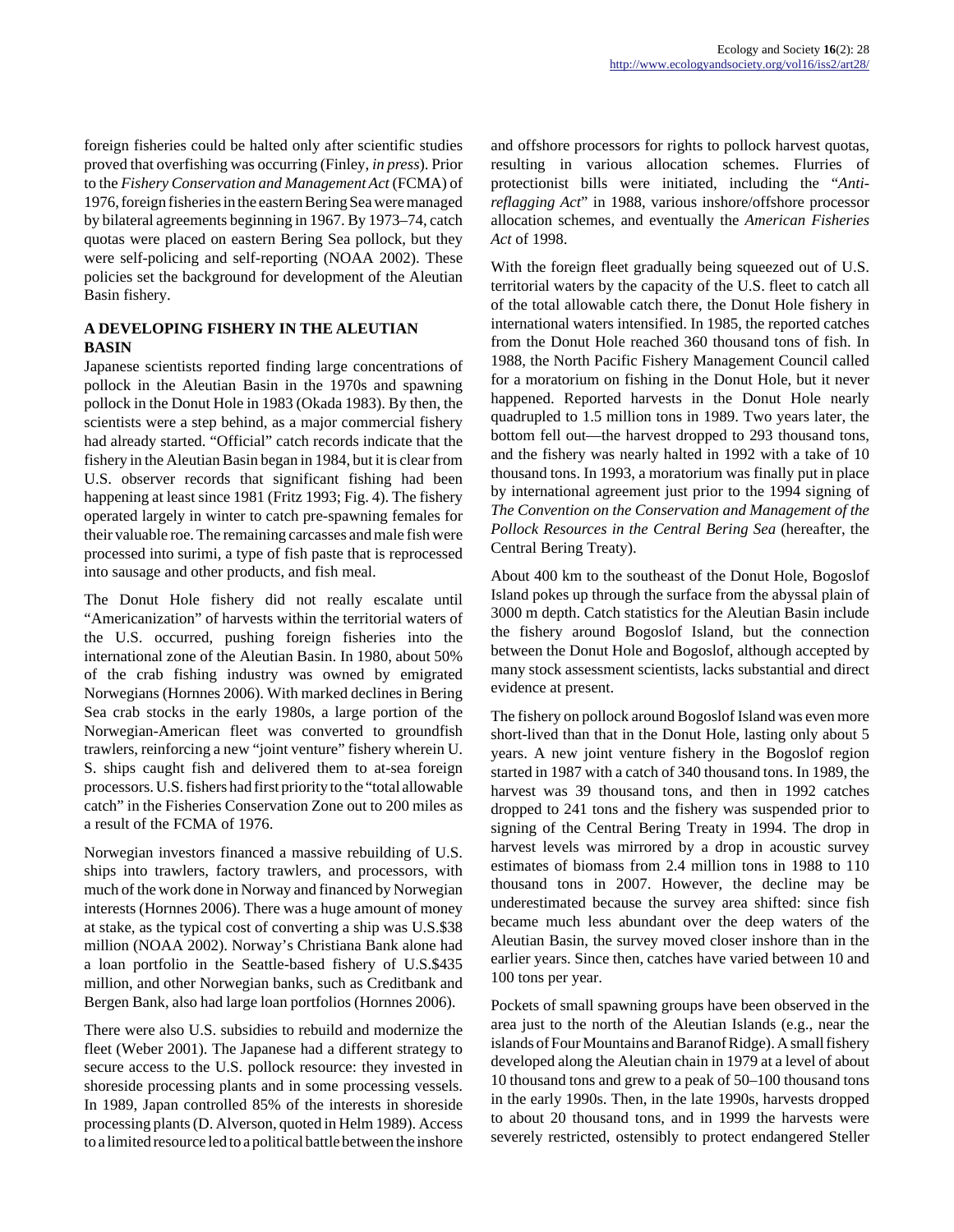sea lions (*Eumetopias jubatus*). Over that time frame, the peak biomass of age 3 and older pollock dropped from 1.6 million to 170 thousand tons, an 89% decline. [\[Erratum\]](http://www.ecologyandsociety.org/vol16/iss02/art28/errata.html)

It is more difficult to estimate what has happened on the Russian side of the Aleutian Basin (Vaisman 2001). Reported catches in the southwest Bering Sea peaked at 1.13 million tons in 1981 and declined steadily through the 1980–1990s to 79 thousand tons in 1995 and only 4 thousand tons in 2006 (CBS 2010), or less that 1% of the maximum catch. On the other hand, in the extreme northern part of the Bering Sea near Cape Navarin, catches have remained fairly steady.

#### **A PERSONAL NARRATIVE**

Sometimes our own personal stories as scientists collide with historical events. I did not realize it at the time, but the political history of the Bering Sea and its fisheries was an undercurrent sweeping me along my career path. My first encounter with Bering Sea fisheries was in the winter of 1974, when, as a recent graduate of the University of California at Santa Barbara, I was hired as a U.S. observer on a Japanese crab factory mothership in the frigid winter waters of the Bering Sea. Over the next four months, there were many times when I wondered exactly how I had arrived there.

My job as an observer on the Japanese mothership was to monitor species composition and take biological measurements as the smaller catcher vessels made their deliveries. Two observers were deployed, and after we got settled on-board, my partner and I took it upon ourselves to go beyond our official instructions of just observing. We tried to estimate Japanese harvest levels (which was not our assignment) by counting all of the crabs in several bags delivered to the mothership—a number we multiplied by the average weight of individual crabs and the number of bags delivered to obtain tonnage landed. We replicated the process several times, and then compared our estimated catch to that given by the factory manager.

Our estimates were about double the reported catches! All signs pointed to the scales being inaccurately calibrated, whether intentionally or not. We naively reported the discrepancies back to the ship's fishing manager, and very suddenly our relationship with the friendly crew of about 300 sailors soured and a tense situation ensued. A confined and isolated gathering of nice individuals became a hostile crowd. Fearing for his life, my partner left a note with me intended for his parents in case he disappeared. After another week of duress, he arranged to leave for home, while I was asked by headquarters to wait for replacements and train them, a process that lasted for another two months.

After this experience, I vowed that my career at sea was over. But by the next winter, I ran out of money and once again I found myself in the Bering Sea, this time aboard a Japanese pollock factory trawler during one of the coldest winters on record. Because of poor fishing related to the heavy ice conditions on the fishing grounds, the ship returned to Japan after only a couple of weeks.

Skipping ahead through the graduate school years, by 1986 I had become a research biologist engaged as the chief scientist on a NOAA research ship in the Donut Hole in response to a growing concern about the foreign fishery there. We had an ambitious plan: our survey was to determine where the fish were spawning, to collect eggs and larvae for natural history studies, and to determine where the fish came from using genetics and the chemical composition of their otolith ear stones (Fig. 5) to track their birth origin based on elemental fingerprints.

Locating a densely packed spawning aggregation in the Aleutian Basin, an area spanning more than 1 million  $km^2$ , is like finding the proverbial needle in a haystack. Fish are found by searching along a transect while traveling at about 15 km/ h and looking underneath the vessel path with an acoustic beam that is several meters wide. Instead, we decided to rely on U. S. observers on foreign fishing vessels to report by radio where they were finding spawning fish. With more than 100 vessels plying the waters for several months, this considerably enhanced our probability of finding a spawning aggregation. The strategy paid off: we did in fact find spawning fish in locations where observers had reported them. The results of our studies indicated interesting, but inconclusive, differences in Donut Hole fish compared to those collected from adjacent regions. In hindsight, the technology available and the sample sizes obtained based on meager funding levels, did not have the resolving power to distinguish the small differences we might have expected.

After 1986, research on the Donut Hole pollock waned partly because the core of scientists interested in the scientific problems had dissipated: I was transferred to another program in the Gulf of Alaska and several others left for academic or administrative positions. Eventually, more alarm about the status of the fishery generated efforts to mount a new research program, but a large ship is needed to work in the Bering Sea at considerable expense. By the time funding and ship time were finally secured in 1993, the Aleutian Basin population had already crashed. Scientists in this program spent two research seasons looking for pollock eggs and larvae in the area; when they were unable to find sufficient numbers to justify continuing, they adjusted their objectives and transferred their operations to the eastern Bering Sea shelf, where fish were still plentiful. Since then, research conducted by U.S. scientists in the Aleutian Basin has been limited mostly to acoustic assessment surveys near the Aleutian Islands.

#### **CAUSES OF THE DECLINE**

What went wrong in the Donut Hole? An alignment of critical events concentrated a large fishery into a small area, and catches in the international waters of the Donut Hole were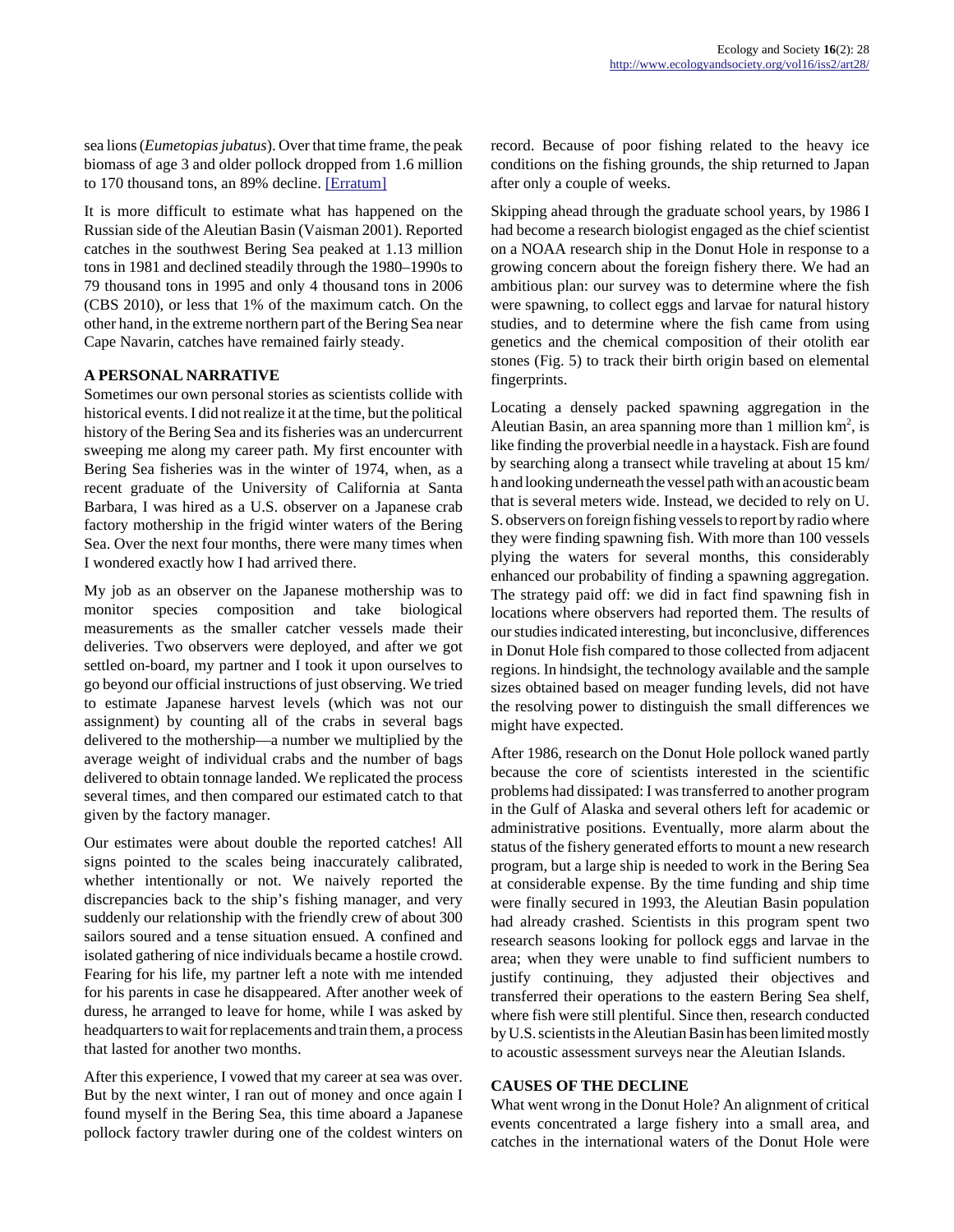

**Fig. 5**. Head of a larval Alaska pollock. The otoliths are tiny specs in the saccule behind the eye. Inset shows a picture of a dissected otolith with daily growth increments.

unregulated and probably misrepresented. By the time the fishery was halted by the moratorium in 1993, it was too late. Japanese scientists estimated that there were 148 vessels fishing for pollock in the Donut Hole in 1986–87, and the efficiency of gear and the methods for catching pollock were constantly improving (Sasaki and Yoshimura 1987). Anecdotal observations in the 1980s indicated annual harvests were as high as 3 million tons (Seattle Times 1992) and even 5 million tons (Miller 1987). At that time, the biomass of fish in the Aleutian Basin and Donut Hole was uncertain (Miller 1987).

In retrospect, the harvest levels were still increasing in the late 1980s, even as the stock was crashing; the harvest ran ahead of knowledge of the status of the resource, which is common in start-up fisheries (Greenberg 2010). It is clear from historical documents (Miles 1989) that experts in the field, although recognizing the potential for a dangerous situation,

did not realize the declining state of the population in 1989 when the harvest peaked. Illegal fishing outside of the international zone in U.S. waters and underreporting of catches on a massive scale were suspected; several *Notes Verbales* were issued by the U.S. State Department charging evidence of organized industry conspiracies to cheat (Miles 1989). In response, the national government of Japan distributed strict punishment to proven offenders, but effectively patrolling the expanse of the distant sea and catching them was difficult. Socalled IUU (illegal, unreported, and unregulated) fishing probably occurred with Soviet pollock fisheries in the western Bering Sea, and this continued to be a serious problem in the Russian Exclusive Economic Zone of the Bering Sea (Vaisman 2001).

Intensive fishing pressure was set up by a collision of events, resulting in overfishing to the point of "commercial extinction" (Baird 2004). Declining crab harvests in the 1980s,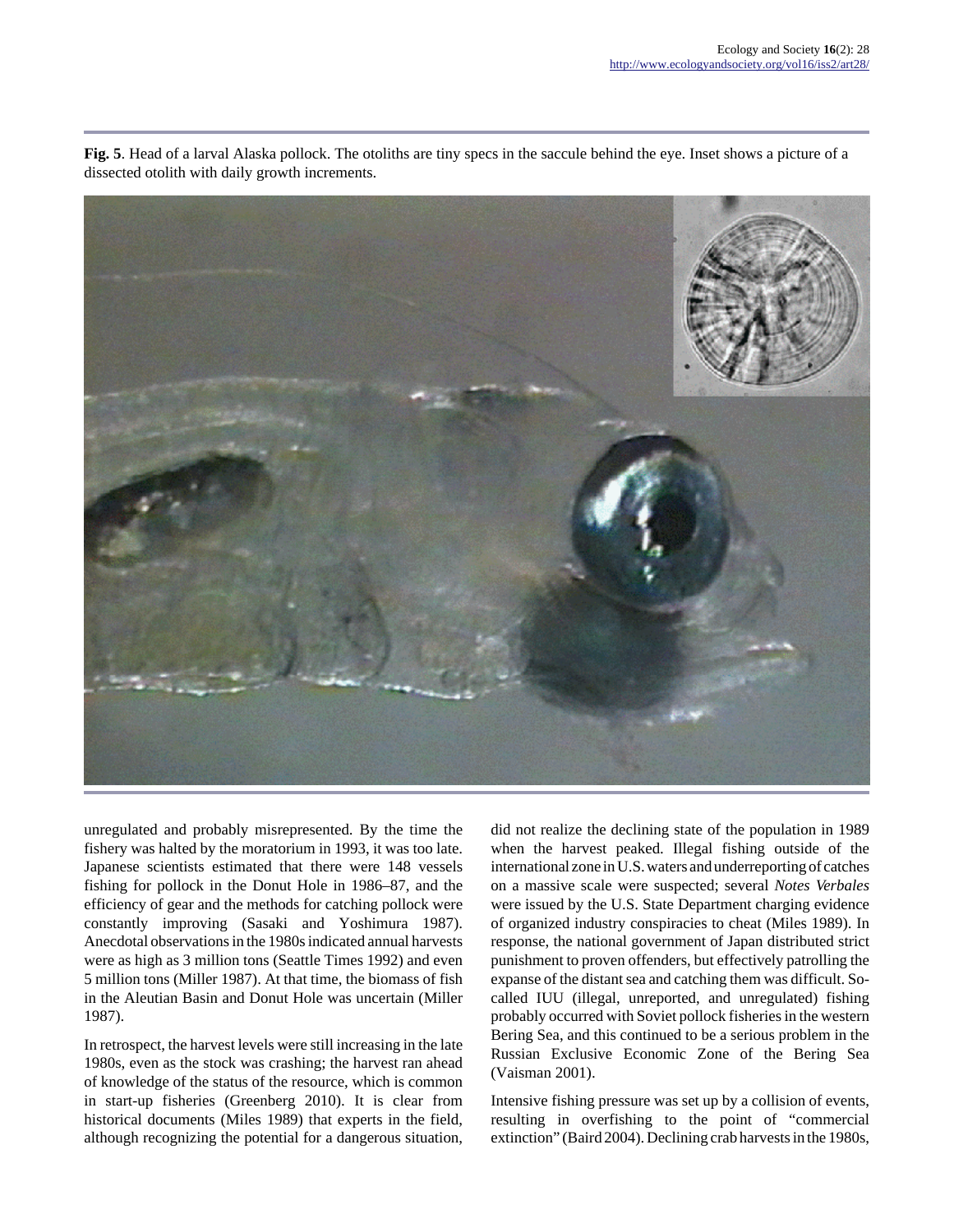a rise in the price of frozen fish, and a favorable currency exchange stimulated the conversion of many crabbers and other ships to trawlers. The FCMA set up conditions for the Americanization of the groundfish fishery in U.S. waters, which had the unintended consequence of forcing the large foreign fishery into the Donut Hole, where it was unregulated (Miles 1989). There, the pollock fell to recently developed acoustic technology (another outcome of WWII) that was used to find and catch fish proficiently. The attitude of high seas foreign fisheries at the time contributed to the collapse: the resources of the open seas were considered boundless everything outside of sovereign waters was available on a firstcome, first-served basis, and under "pulse" fishing, harvesters pounded one area and then moved on to more productive ones (Alverson 2008). There was still a prevalent belief that there existed a surplus of unutilized fish in the ocean. Perceptions have changed slowly since passage of the U.S. *Endangered Species Act* and the *Marine Mammal Protection Act* in the early 1970s, which pointed out the forage needs of other ecosystem components, whereas prior to that, the industry's search for profit had been the primary concern (McEvoy 1986). Such considerations took hold in the Bering Sea fishery with the closure of the Aleutian Island's pollock fishery and some areas of the shelf in 1999 to preserve Steller sea lion habitat.

## **UNANSWERED QUESTIONS**

Understanding the nature of what we are trying to manage remains one of the most vexing problems of fisheries management. The question regarding the relationship of Donut Hole fish to other stocks remains unanswered after some 20 years. Overfishing in the Donut Hole was complicated by the uncertainty of the connection of the Donut Hole aggregation to other spawning groups. This is an uncertainty that will persist until the population rebuilds—if it does. Interestingly, the Soviets believed that the Aleutian Basin fish were closely connected to stocks over their continental shelf, and the Americans made a similar claim for themselves, that is, straddling stocks, while the countries without a coastline on the Bering Sea claimed that the Aleutian pollock were an independent stock (Miles 1989). As usual, each nation viewed the data in light of its own self-interest (Alverson 2008).

The Aleutian Basin has been little studied before and after the collapse of pollock there. An obvious cause for a rise and decline would be an environmental effect. However, there is no obvious relationship of pollock dynamics in the area with temperature changes (Akira et al. 2001: Fig. 7). There also does not appear to be a change in the abundance of zooplankton prey of pollock that could explain the collapse. Although zooplankton in the Aleutian Basin declined from 1993 to 1995 (Hunt et al. 2005: Fig. 49), by then the collapse of the pollock stock had already happened.

The consensus view reported in National Marine Fisheries Service stock assessment documents is that pollock in the Aleutian Basin were surplus fish overflowing from the shelf population as a density-dependent response. Wespestad (1993) states "Research shows that pollock harvested in the central Bering Sea move from the adjacent shelf populations. Recruits to the basin are coming from another area, most likely the surrounding shelves." Likewise, "Strong year classes of pollock in Bogoslof may be functionally related to abundance on the shelf", and "Collectively, pollock found in the Donut Hole and in the Bogoslof region are considered a single stock, the Aleutian Basin stock" (Ianelli et al. 2006). The main support behind these assertions is that some of the same strong year classes that appeared in the Aleutian Basin were also strong over the shelf. This observation led to the hypothesis of density-dependent overflow into the basin from the adjacent shelf, known as the "serendipity hypothesis", which postulates that fish were from a couple of very strong year classes over the surrounding continental shelf waters (J. Ianelli, *personal communication*). I am less certain about the biological relationship of shelf and Basin pollock.

In the early 1900s, the iconic Norwegian scientist Johan Hjort (1926) showed that fish stocks are not fluctuating because of large-scale migrations but rather due to interannual variability in year-class strength. Although environmental conditions may cause temporary distribution shifts, large-scale and semipermanent displacements of fish populations similar to that described for pollock in the Aleutian Basin are somewhat rare. A well-known shift in Iceland-Greenland juvenile cod is caused by anomalous currents that transport them towards Greenland and away from their usual nurseries; however, fish return to natal spawning grounds as adults (Storr-Paulsen et al. 2004). Density-driven migration excursions are also observed in capelin, although the maintenance of these patterns is not clear (Fauchald et al. 2006). One of the best known examples of large-scale migration is that of the "Bohuslän herring", which appear in great quantities off the west coast of Sweden at a frequency of about once a century and maintain high levels of abundance for several decades. One hypothesis put forth to explain the Bohuslän herring phenomenon is that a very strong year class of herring in the North Sea, combined with an environmental window, allows them to enter deep into the Skagerak, which starts the overwintering pattern. They learn this migratory path, then other new year classes learn the behavior by following the older fish (Corten 1999). However, Cushing (1975) also suggests that the region could be seeing the effect of waxing and waning local populations. Since the Bohuslän herring has not appeared for the last 100 years, direct testing of the alternative hypotheses has not been possible.

The situation in the Aleutian Basin discussed above is a little different from the other fisheries. First, fish were not just overwintering in the Basin, they were spawning there (Okada 1983, Hinckley 1986, Mulligan et al. 1989, Traynor et al. 1990). Second, juveniles were rarely caught in the Basin,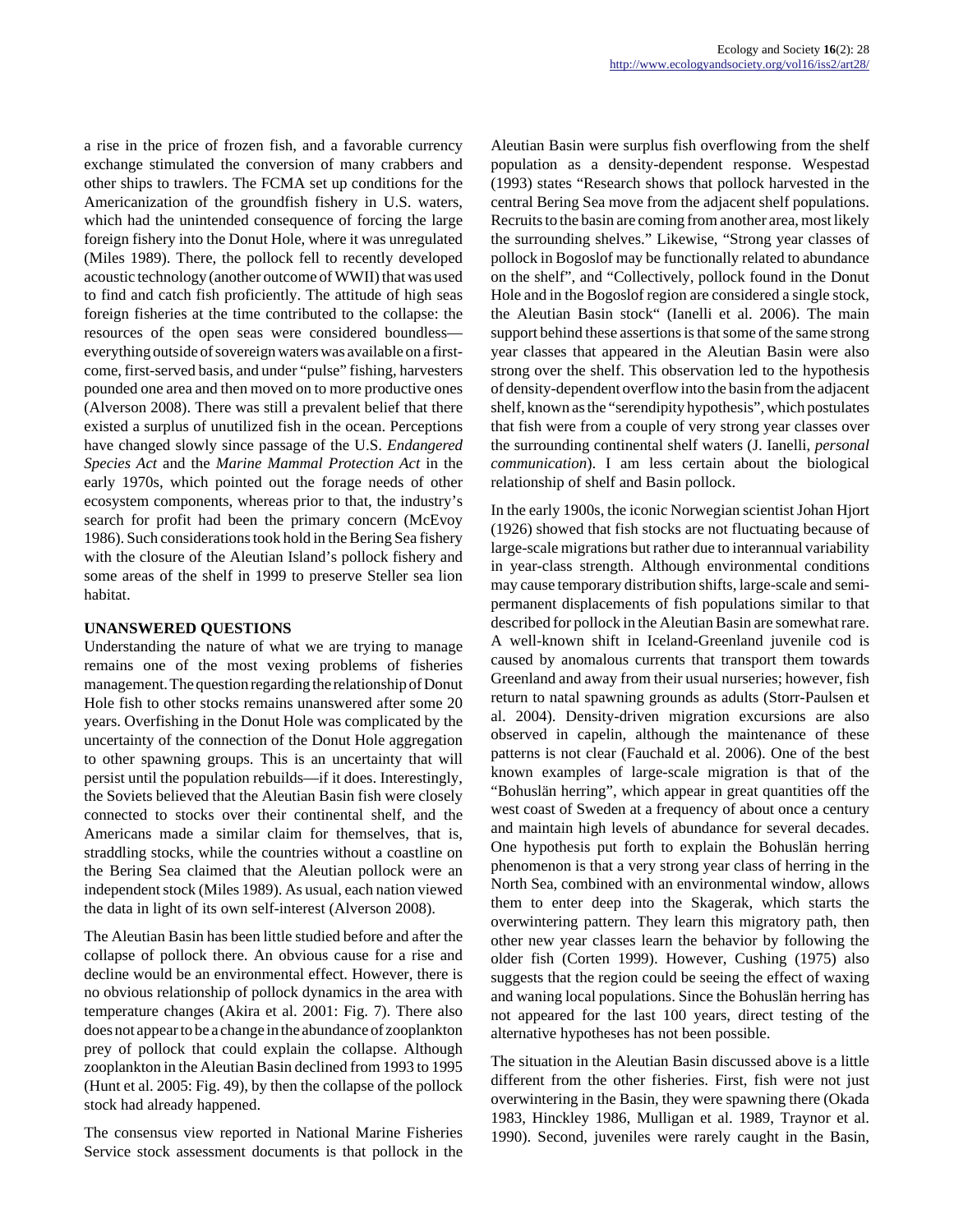leading to the assertion that eggs and larvae were transported onto the eastern shelf, where they would spend their juvenile life, and then migrate to the Basin, where they would remain throughout their adult life. Data directly supporting either the notion that Aleutian Basin fish were a self-sustaining population or that their occurrence was due to an overflow of fish from the shelf to the Basin are lacking, although very much needed. It seems noteworthy to me that the maximum population in the Aleutian Basin exceeded that ever observed over the eastern Bering Sea shelf, and it seems unusual that a "surplus" would be larger than the source. And such massive displacement over the distance of nearly 500 km that separates the major spawning areas would be unprecedented. It may be just as plausible that the Basin was the source population that seeded the shelf with juveniles.

The "local population concept" maintains that pollock, like other fish, may be organized into multiple spawning groups, or stocks, that over the millennia have become well-adapted to their chosen habitat. This is the perspective of "biocomplexity", which suggests that fish populations may have a "portfolio" of subpopulations that dampen the variability observed in individual stocks (Schindler et al. 2010). Under these circumstances, as an individual spawning population is decimated or its habitat becomes unsuitable for spawning, the population may be lost for a considerable time until recolonization establishes a new population. Nature's experiments with colonization can result in a successful selfsustaining population, or in a population sinkhole that attracts new recruits to a poor survival habitat, known as a spawning trap.

If the Aleutian Basin pollock was a self-sustaining population and if experience with closely related species holds, successful recolonization and rebuilding of the pollock population in the Basin may take considerable time. In the case of the northern cod, many local spawning groups were decimated, and they have not rebounded some 20 years later. In the Gulf of Maine, the coastal cod collapsed in the 1940s, and in 40 of 90 historically documented coastal spawning locations, they have not reappeared for more than a half century (Ames 2004); in other words, the population has yet to recover (Brooks and Sumaila 2006). Only recently is there sign that some stocks are starting to reappear (Ted Ames, cited in Greenberg 2010: 152). Meanwhile, the Bohuslän herring has been absent from coastal Sweden for more than a century (Corten 1999).

Some other pollock stocks share similar histories with that of the Aleutian Basin. A small local spawning population in south Puget Sound disappeared around 1989 and has yet to recover. In the Gulf of Alaska, a small fishery started in 1964, and it gradually built up. Catches peaked in 1984 at 304 thousand tons and then dropped dramatically to 70 thousand tons in 1987. Within the Gulf of Alaska there are smaller aggregations of fish that spawn in discrete areas in winter-spring, including in Resurrection Bay, Prince William Sound, Shelikof Strait, Shumagin Islands, and Sanak Islands regions. The wintertime acoustic assessment of fish in the Shelikof Strait population of the Gulf was 2.8 million tons in 1981, which declined steadily to one-tenth of that value in 2008. As the main aggregation in Shelikof Strait declined, the fishery effort shifted to other areas. In the Shumagin Islands region, biomass was assessed at 300 thousand tons in 1995, and dropped to 30 thousand tons in 2008. Likewise, the Sanak population declined from 70 thousand tons in 2003 to 20 thousand tons in 2008. Over the continental shelf of the eastern Bering Sea, pollock have fared somewhat better, but the peak biomass of 12.8 million tons (age 3 and above) in 1995 dropped to about one-third of that value to 4.2 million tons in 2007, although it seems to be increasing again in 2011. Overall, the total catches in the eastern Bering Sea (including catches in the Aleutian Basin) dropped from an apex of 2.7 million tons in 1987 to 815 thousand tons in 2009.

# **EPILOGUE**

The social and ecological effects of the pollock collapse in the Aleutian Basin are hard to compare to the examples of northern cod and California sardine. First, being a distant water fishery, it did not have as great an impact on local fishing communities. Second, less is known about the actual circumstances behind the collapse. And third, the effects on the ecosystem are largely unknown. The Aleutian Basin pollock received little attention in spite of the dramatic population decline, perhaps because the fishery was far out in the high seas where it had a relatively small impact on coastal communities. From socioeconomic and cultural points of view, pollock were not the centerpiece of trade, and did not provide subsistence to Native American fishers or employ recently settled immigrant populations. Furthermore, any bird and mammal populations in the Donut Hole that fed on pollock and were impacted by the collapse of the fishery were largely invisible to human observation because of their remoteness.

Managing complex and valuable fisheries such as pollock is difficult and full of uncertainty and questions. How can we best assess the abundance of fish living across such a vast and inhospitable area as the Bering Sea? How do we define and set sustainable harvest levels? More complications arise in terms of bycatch influences on other fisheries and ecosystems. There are conflicts in rebuilding strategies: Japanese and Korean scientists have argued that there should be a harvest quota at any level of stock biomass of the remaining fish in the Aleutian Basin, whereas the current regime under the CBS Treaty waits for the stock to recover to a certain level before a harvest is allowed (report of the  $1<sup>st</sup>$  treaty meeting, see CBS Treaty 2007). There are social questions about the meaning of a sustainable yield (self-sustaining, industry-sustaining, or ecosystem-sustaining), intertwined with the cultural issues of human's place in ecosystems with rights to harvest some portion, the pressure of increasing demand for seafood, and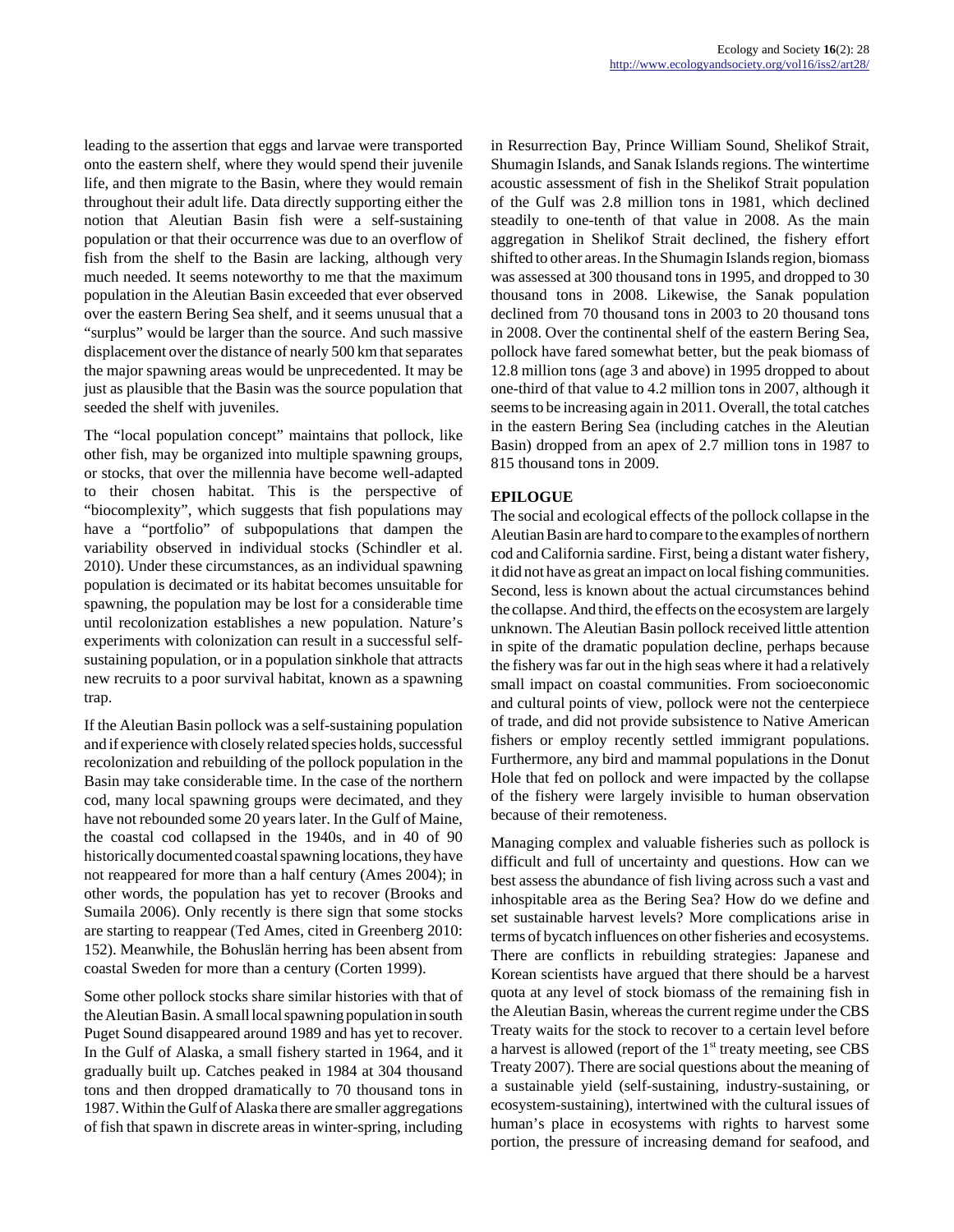the need to leave some fish in the sea for other animals. Who owns fish that live part of their life in international waters? Is the resource best managed as a common pool resource or by individual privilege of catch quotas? These are all large and complex issues without easy answers. How humans see themselves and their roles in the ecosystem is going to vary considerably across the political, religious, and cultural landscape. Compared to these complex societal issues, the science questions would seem rather simple, yet have evaded the simple answers we expect.

#### RESPONSES TO THIS ARTICLE

Responses to this article are invited. If accepted for publication, your response will be hyperlinked to the article. [To submit a response, follow this link](http://www.ecologyandsociety.org/responses.php?articleid=4124&mode=add). [To read responses](http://www.ecologyandsociety.org/responses.php?articleid=4124) [already accepted, follow this link](http://www.ecologyandsociety.org/responses.php?articleid=4124).

#### **ACKNOWLEDGMENTS**

I thank Carmel Finley, Chuck Fowler, Mike Macy, Jim Ianelli, Stan Kotwicki, Valerio Bartolino, Ingrid Spies, Knut Vollset, Jeff Napp, David Fluharty, Gary Duker, Chris Baier, and Janet Duffy-Anderson for comments and advice on the manuscript. Exchanges with Rune Hornnes and Vera Schwach were very helpful. C. Finley kindly allowed me to view an in press, but as yet unpublished, manuscript of her book, which I drew from heavily.

## **LITERATURE CITED**

Akira, N., T. Yanagimoto, K. Mito, and S. Katakura. 2001. Interannual variability in growth of walleye pollock, *Theragra chalcogramma*, in the central Bering Sea. *Fisheries Oceanography* 10:367–375.

Alverson, D. L. 2008. *Race to the sea: the autobiography of a marine biologist*. iUniverse, Inc., New York, New York, USA.

Ames, E. P. 2004. Atlantic cod stock structure in the Gulf of Maine. *Fisheries* 29(1):10–28.

Baird, R. 2004. Illegal, unreported and unregulated fishing: an analysis of the legal, economic and historical factors relevant to its development and persistence. MelbJlIntLaw 13; (2004) 5(2) Melbourne Journal of International Law 299. [online] URL: [http://www.austlii.edu.au/au/journals/MelbJIL](http://www.austlii.edu.au/au/journals/MelbJIL/2004/13.html) [/2004/13.html](http://www.austlii.edu.au/au/journals/MelbJIL/2004/13.html).

Brooks, P. M., and U. R. Sumaila. 2006. Without drastic measures, Gulf of Maine cod fishery will be lost forever. *Portland Press Herald/Maine Sunday Telegram*, Sunday, April 2, 2006. [online] URL: [http://www.seaaroundus.org/ne](http://www.seaaroundus.org/newspapers/2006/MaineSundayTelegram_April2006.pdf) [wspapers/2006/MaineSundayTelegram\\_April2006.pdf.](http://www.seaaroundus.org/newspapers/2006/MaineSundayTelegram_April2006.pdf)

CBS Treaty. 2007. *Report of the Twelfth Annual Conference of the Parties to the Convention on the Conservation and Management of Pollock Resources in the Central Bering Sea*. September 4–5, 2007, Beijing, China. [online] URL: http://w

ww.afsc.noaa.gov/REFM/CBS/Docs/12th%20Annual% 20Conference/12th%20Annual%20Donut%20Hole%20Final% [20Report.pdf](http://www.afsc.noaa.gov/REFM/CBS/Docs/12th%20Annual%20Conference/12th%20Annual%20Donut%20Hole%20Final%20Report.pdf).

CBS Treaty. 2010. *15th Annual Conference of the Parties to the Convention on the Conservation and Management of Pollock Resources in the Central Bering Sea.* Virtual conference hosted by the United States. [online] URL: [http://](http://www.afsc.noaa.gov/REFM/CBS/15th_annual_conference.htm) [www.afsc.noaa.gov/REFM/CBS/15th\\_annual\\_conference.htm](http://www.afsc.noaa.gov/REFM/CBS/15th_annual_conference.htm) .

Chitwood, P. E. 1969. *Japanese, Soviet and South Korean fisheries off Alaska: development and history through 1966*. U.S. Department of the Interior, Bureau of Commercial Fisheries, Circular 310.

Corten, A. 1999. A proposed mechanism for the Bohuslän herring periods. *ICES Journal of Marine Science* 56:207–220.

Cushing, D. H. 1975. *Marine ecology and fisheries*. Cambridge University Press, Cambridge, New York, USA.

Fauchald, P., M. Mauritzen, and H. Gjosaeter. 2006. Densitydependent migratory waves in the marine pelagic ecosystem. *Ecology* 87:2915–2924.

Finley, M. C. 2009. The social construction of fishing, 1949. *Ecology and Society* 14(1):6. [online] URL: [http://www.ecolo](http://www.ecologyandsociety.org/vol14/iss1/art6/) [gyandsociety.org/vol14/iss1/art6/.](http://www.ecologyandsociety.org/vol14/iss1/art6/)

Finley, M. C. *In press. All the fish in the sea: fish, fisheries science, and foreign policy, 1930–1960*. University of Chicago Press, Chicago, Illinois, USA.

Frank, K. T., B. Petri, and N. L. Shackell. 2007. The ups and downs of trophic control in continental shelf ecosystems. *Trends in Ecology and Evolution* 22:236–242. DOI:10.1016/ j.tree.2007.03.002.

Fritz, L. 1993. *Trawl locations of walleye pollock and Atka mackerel fisheries in the Bering Sea, Aleutian Islands and Gulf of Alaska from 1977–92*. Alaska Fisheries Science Center Processed Report 93-08.

Glantz, M. H. 1979. Science, politics and economics of the Peruvian anchoveta fishery. *Marine Policy* 3:201–210.

Greenberg, P. 2010. *Four fish: the future of the last wild food*. Penguin Press, New York, New York, USA.

Helm, L. 1989. Catch as catch can...Seattle's factory trawlers run into an Alaskan storm. *Seattle Post Intelligencer*, October 23, 1989, B3.

Hinckley, S. 1986. *Spawning dynamics and fecundity of walleye pollock* (Theragra chalcogramma) *in the eastern Bering Sea*. Thesis. University of Washington, Seattle, Washington, USA.

Hjort, J. 1926. Fluctuations in the year classes of important food fishes. *[Journal du Conseil](http://www.afsc.noaa.gov/REFM/CBS/Docs/12th%20Annual%20Conference/12th%20Annual%20Donut%20Hole%20Final%20Report.pdf)* 1:5–38.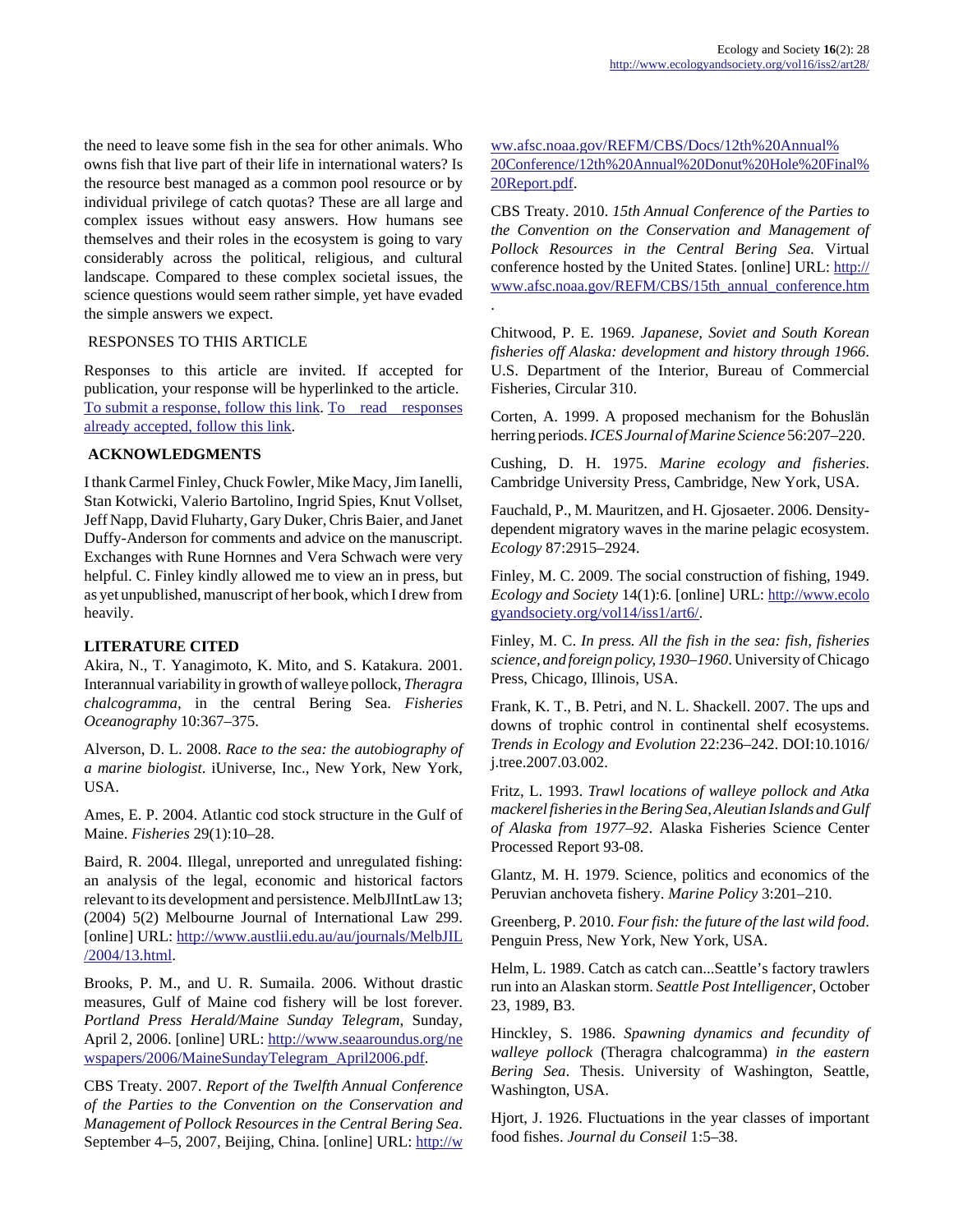Hornnes, R. 2006. *Norwegian investments in the U.S. factory trawler fleet, 1980–2000*. Thesis. University of Bergen, Bergen, Norway.

Hunt, G. L., and K. F. Drinkwater, editors. 2005. *Background on the climatology, physical oceanography and ecosystems of the sub-Arctic seas*. Appendix to the ESSAS Science Plan. GLOBEC Report No. 20.

Ianelli, J. N., T. Hokalehto, and N. Williamson. 2006. An agestructured assessment of pollock (*Theragra chalcogramma*) from the Bogoslof Island region. Pages 201–236 *in Stock assessment and fishery evaluation report: Bogoslof pollock*. North Pacific Fishery Management Council, Anchorage, Alaska, USA. [online] URL: [http://www.afsc.noaa.gov/refm/](http://www.afsc.noaa.gov/refm/docs/2006/BOGpollock.pdf) [docs/2006/BOGpollock.pdf.](http://www.afsc.noaa.gov/refm/docs/2006/BOGpollock.pdf)

Mangelsdorf, T. 1986. *History of Steinbeck's Cannery Row*. Western Tanager Press, Santa Cruz, California, USA.

McEvoy, A. F. 1986. *The fisherman's problem. Ecology and law in the California fisheries, 1850–1980*. Cambridge University Press, New York, USA.

Miles, E. L. 1989. The U.S./Japan fisheries relationship in the northeast Pacific: from conflict to cooperation? Fisheries Management Foundation and Fisheries Research Institute, FMF-FRI-002, University of Washington, Seattle, Washington, USA.

Miles, E., S. Gibbs, D. Fluharty, C. Dawson, and D. Teeter. 1982. *The management regime of marine regions: the North Pacific.* University of California Press, Berkeley, California, USA.

Miller, C. 1987. How many pollock in donut hole? *Alaska Fisherman's Journal* October 1987:54–56.

Morell, V. 2009. Can science keep Alaska's Bering Sea pollock fishery healthy? *Science* 326(5958):1340– 1341.

Morrison P. C. J., M. Torres, and R. G. Felthoven. 2009. Fishing revenue, productivity and product choice in the Alaskan pollock fishery. *Environmental and Resource Economics* 44:457–474. DOI 10.1007/s10640-009-9295-3.

Mulligan, T. J., K. M. Bailey, and S. Hinckley. 1989. The occurrence of larval and juvenile walleye pollock, *Theragra chalcogramma*, in the eastern Bering Sea with implications for stock structure. Pages 471–490 *in Proceedings of the International Symposium on the Biology and Management of Walleye Pollock*. Alaska SeaGrant Rep. No. 89-1, Fairbanks, Alaska, USA.

Mullon, C., P. Fré, and P. Cury. 2005. The dynamics of collapse in world fisheries. *Fish and Fisheries* 6:111–120.

National Oceanic and Atmospheric Administration (NOAA). 2002. Final environmental impact statement for *American Fisheries Act*, Amendments 61/61/13/8. United States Department of Commerce, National Oceanic and Atmospheric Administration, National Marine Fisheries Service Alaska Region, February 2002. [online] URL: [http://www.fakr.noaa.](http://www.fakr.noaa.gov/sustainablefisheries/afa/eis2002.pdf) [gov/sustainablefisheries/afa/eis2002.pdf.](http://www.fakr.noaa.gov/sustainablefisheries/afa/eis2002.pdf)

Okada, K. 1979. Biomass estimates for the pelagic pollock on the Aleutian Basin based on the echo sounder and mid-water trawl in 1978. Document submitted to the International North Pacific Fisheries Commission, August 1979. Far Seas Fisheries Research Laboratory, Shimizu, Japan.

Okada, K. 1983. Biological characteristics and abundance of the pelagic pollock in the Aleutian Basin. *International North Pacific Groundfish Symposium*, 1983, Paper No. P-9. Far Seas Fisheries Research Laboratory, Japan.

Pauly, D., V. Christensen, J. Dalsgaard, R. Froese, and F. Torres. 1998. Fishing down marine food webs. *Science* 279L:860–863. DOI:10.1126/science.279.5352.860.

Sasaki, T., and T. Yoshimura. 1987. Past progress and present condition of the Japanese pollock fishery in the Aleutian Basin. *Annual Meeting of the International North Pacific Fisheries Commission*, October 1987, Vancouver, British Columbia, Canada. Fisheries Agency of Japan, Tokyo, Japan.

Schindler, D. E., R. Hilborn, B. Chasco, C. P. Boatright, T. P. Quinn, L. A. Rogers, and M. S. Webster. 2010. Population diversity and the portfolio effect in an exploited species. *Nature* 465:609–612.

Schrank, W. E. 2005. The Newfoundland fishery: ten years after the moratorium. *Marine Policy* 29:407–420.

Seattle Times. 1992. The doughnut-hole pact—overfished Bering Sea will get a welcome break. August 27, 1992. [online] URL: [http://community.seattletimes.nwsource.com/archive/?](http://community.seattletimes.nwsource.com/archive/?date=19920827&slug=1509661) [date=19920827&slug=1509661](http://community.seattletimes.nwsource.com/archive/?date=19920827&slug=1509661).

Smedbol, K. R., and J. S. Wroblewski. 2002. Metapopulation theory and northern cod population structure: interdependency of subpopulations in recovery of a groundfish population. *Fisheries Research* 55:161–174.

Smith, T. D. 1994. *Scaling fisheries.* Cambridge University Press, Cambridge, UK.

Springer, A. M. 1992. A review: walleye pollock in the North Pacific. How much difference do they really make? *Fisheries Oceanography* 5:205–223.

Storr-Paulsen, M., K. Wieland, H. Hovgard, and H. Rä. 2004. Stock structure of Atlantic cod (*Gadus morhua*) in West Greenland waters: implications of transport and migration. *ICES Journal of Marine Science* 61:972–982.

The Economist. 2009. *A tale of two fisheries*. Sept. 10, 2009. [online] URL: [http://www.economist.com/node/14401157?st](http://www.economist.com/node/14401157?story_id=E1_TQQDTTVS&CFID=170225468&CFTOKEN=52527530) ory\_id=E1\_TQQDTTVS&&CFID=170225468&CFTOKEN  $=$  52527530.